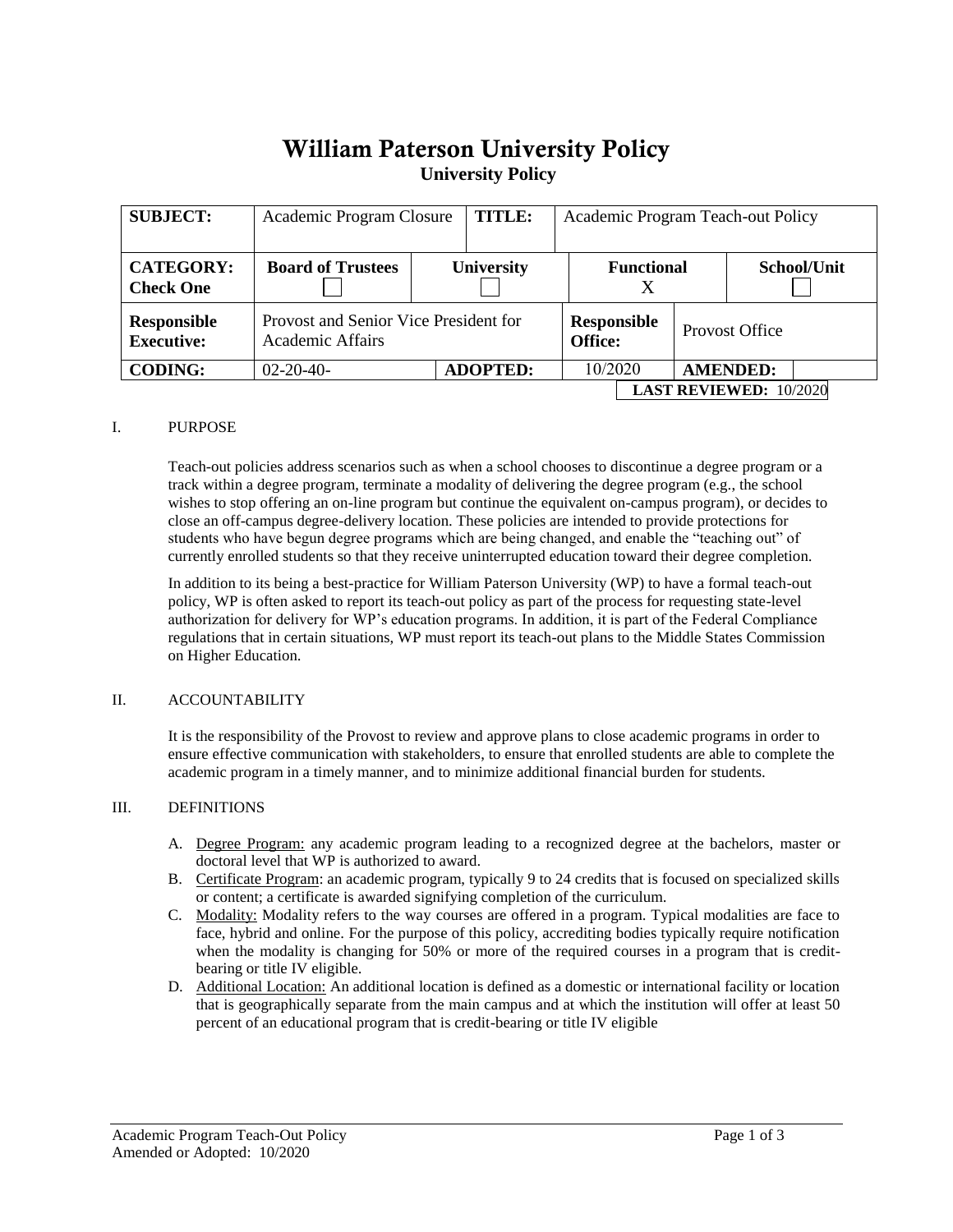### IV. POLICY

Any decision to close a Degree or Certificate program entirely, eliminate a Degree or Certificate program from an additional location or eliminate a delivery modality for a Degree or Certificate program, must also include ceasing to admit students to the program. In addition, it must choose from one of the following options:

- (1) The Department or College develops and documents a teach-out plan for currently enrolled students and terminates the program after such students complete their programs; or
- (2) The Department or College enters into a teach-out agreement with another institution or organization that will teach out the program.

Once a decision to no longer deliver an academic program, eliminate a particular modality for an academic program or no longer deliver a program at a particular location has been approved, a teach-out plan and any relevant third party agreements must be submitted for review and approval by the Provost's Office no less than 120 days prior to the start of the teach-out period. Other relevant administrative offices may be consulted as part of this approval process. The Provost's Office will also determine whether external agencies (e.g., Middle State Commission on Higher Education, the NJ Office of The Secretary of Higher Education, or other authorizing bodies) will need to be notified.

The Department or College (with assistance from the Office of Marketing and Public Relations) will develop a communications plan to inform currently enrolled students about the rationale necessitating the program closure and the process by which they can still complete their degrees. A communications plan notifying and addressing the needs of alumni of the program being closed should also be considered.

The Provost's Office will notify relevant administrative offices (e.g., Admissions, Registrar, Financial Aid, etc.) about the program closure and the teach-out plan or agreement.

The framework for a teach-out plan is described in the following section.

#### IV. PROCEDURE

The following must be addressed in all proposed teach-out plans:

- (1) Establishment of the date(s) by which all marketing materials and advertising for the program will be withdrawn, canceled, corrected or deleted.
- (2) Identification of the date by which recruitment and admissions for the teach-out program ceases.
- (3) Completion of an audit by the dean/chair of the teach-out program to determine what courses and other activities are needed by students currently enrolled to complete their programs.
- (4) Development of a schedule of courses to be taught during the teach-out period that ensures all remaining courses required for students to complete their programs will be offered in a reasonable sequence. In some cases, it may be necessary to modify program requirements (e.g., include selfstudy courses or other alternatives) to enable the students to complete their programs, but in these cases the learning objectives and credit-hour requirements must be equivalent to those of the original degree program.
- (5) Establishment of the date by which the teach-out activities will end.
- (6) A description of the faculty resources and academic support services that will be utilized throughout the teach-out period.
- (7) A statement about how the Department or College will assist students who are enrolled in a teach out program who wish to transfer to another program or institution.
- (8) Signed copies of teach-out agreements with other institutions.